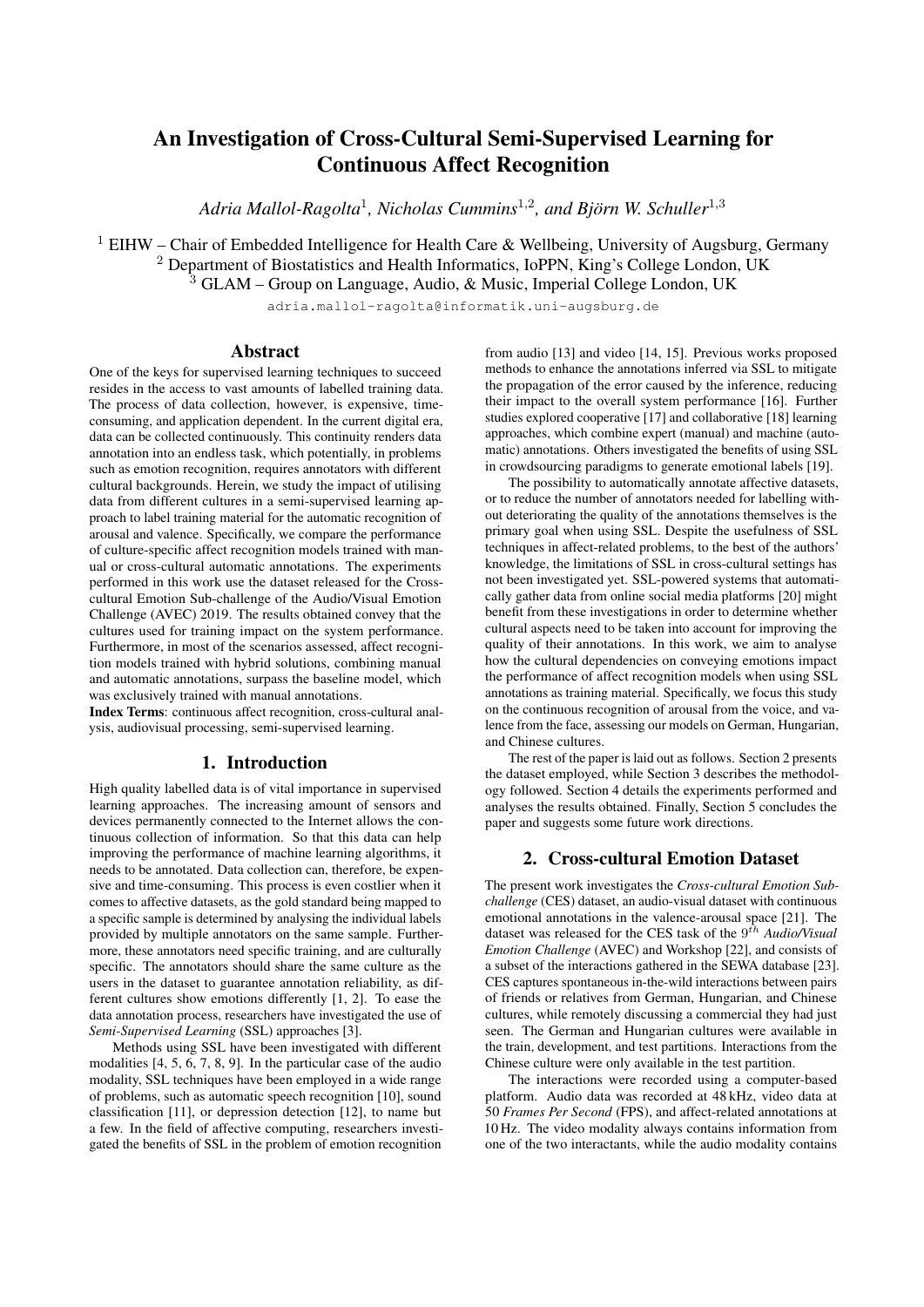

Figure 1: *Block diagram illustrating our system. Audio or video signals are received as input, and Low Level Descriptors (LLDs) are extracted from them using* OPENSMILE *or* OPENFACE*, respectively. Functionals are computed from the LLDs, and arranged in fixed-length sequences. These are then fed into a single-layer Gated Recurrent Unit Recurrent Neural Network (GRU-RNN) followed by three stacked Fully Connected (FC) layers to learn the time dependencies of affect, and infer the corresponding affective dimension.*

Table 1: *Summary with the number of interactions available from the Cross-cultural Emotion Sub-challenge dataset per culture (German – DE, Hungarian – HU, Chinese – CN) and partition, the duration of the original interactions, and the duration of the compiled segments of the original interactions in which acoustic and visual information corresponds to the same interactant (used in this work). Duration-related information is computed timewise and displayed with (HH:)MM:SS format.*

| Partition   | Culture | # Interactions | Duration |         |  |
|-------------|---------|----------------|----------|---------|--|
|             |         |                | Original | Used    |  |
|             | DE.     | 34             | 1:33:27  | 44:03   |  |
| Train       | HU      | 34             | 1:08:41  | 31:44   |  |
|             | Σ       | 68             | 2:42:08  | 1:15:47 |  |
|             | DE.     | 14             | 37:52    | 18:18   |  |
| Dev.        | HU      | 14             | 28:50    | 14:34   |  |
|             | Σ       | 28             | 1:06:42  | 32:52   |  |
|             | DE.     | 16             | 46:47    | 21:24   |  |
| <b>Test</b> | HU      | 18             | 36:18    | 18:09   |  |
|             | CN      | 70             | 3:18:14  | 1:27:31 |  |
|             | ∑       | 104            | 4:41:19  | 2:07:04 |  |

information from both. To ensure a fair use of the involved modalities, we exclusively analyse the segments of the interactions corresponding to the timestamps in which the information from both acoustic and visual modalities match; i. e. , the information from the interactant speaking is the same as the one being video recorded. Table 1 summarises the data available and used in this work.

# 3. Methodology

This section introduces the system implemented (cf. Section 3.1), illustrated in Figure 1, and describes the SSL approach followed in this work (cf. Section 3.2).

#### 3.1. Implemented System

Three main components form our system (cf. Figure 1), which we proceed to describe in the following paragraphs.

Data Preparation. Based on the nature of the CES dataset (cf. Section 2), we first cropped the original videos selecting the timestamps in which the interactant speaking is the same as the one being video recorded. Furthermore, we compensated the delay annotators might have experienced between perceiving and reporting the emotional state of the interactant [24]. Using annotation delay compensation, we shifted the affect-related annotations back in time by 2.4 seconds [25]. The next step is the extraction of audiovisual features from the cropped videos.

The 23 *Low Level Descriptors* (LLDs) of the EGEMAPS feature set [26] are extracted from the audio signals using OPENS-MILE [27]. For the visual modality, we opted for extracting the intensities of 17 *Facial Action Units* (FAUs) using OPEN-FACE [28]. Both acoustic and visual LLDs are extracted at different sampling rates. To overcome this issue, we computed their functionals, as a technique for summarising the information extracted. Specifically, we used sliding windows of 4 seconds length with a hop size of 0.1 seconds to compute the mean and standard deviation of the LLDs extracted in the corresponding time span. The window length selected ensures capturing useful affect-related information [22]. The hop size used contributes to homogenising the sampling rates between the audiovisual functionals and the annotations. The functionals are finally standardised to boost the convergence when training the models.

Affective states are context-related, and, as a consequence, it is beneficial to include contextual information, as past information in the time domain, when modelling affect [29, 30]. This temporal modelling can be achieved using *Recurrent Neural Networks* (RNNs). In this work, we emulated the time annotators need to perceive affect and modelled the current annotation,  $y[n]$ , with current and previous input features,  $[x[n], \cdots, x[n-N]]$ . Nevertheless, the current annotations do not only correlate with the features themselves, but also depend on the previous annotations. Hence, we modelled affective annotations as

$$
y[n] = f\left(\begin{bmatrix} x[n] & \cdots & x[n-N] \\ y[n-1] & \cdots & y[n-N-1] \end{bmatrix}\right), \quad (1)
$$

where  $N$  corresponds to the number of samples needed to capture 2.4 seconds of data, in concordance with our chosen annotation delay compensation factor. This many-to-one approach can be interpreted as a technique for data augmentation.

Neural Network Architecture. Affective annotations are modelled with a *Gated Recurrent Unit Recurrent Neural Network* (GRU-RNN) followed by three stacked *Fully Connected* (FC) layers. The GRU-RNN, with 32 hidden units, aims to capture the time dependencies of the input data sequence, and learns a hidden representation. The purpose of the FC layers, with 32, 16, and 1 neurons, respectively, is to progressively compress the information embedded in the hidden representation learnt with the GRU-RNN. The last FC layer uses a HardTanh activation function, so the inferred annotations belong to the range  $[-1, 1]$ .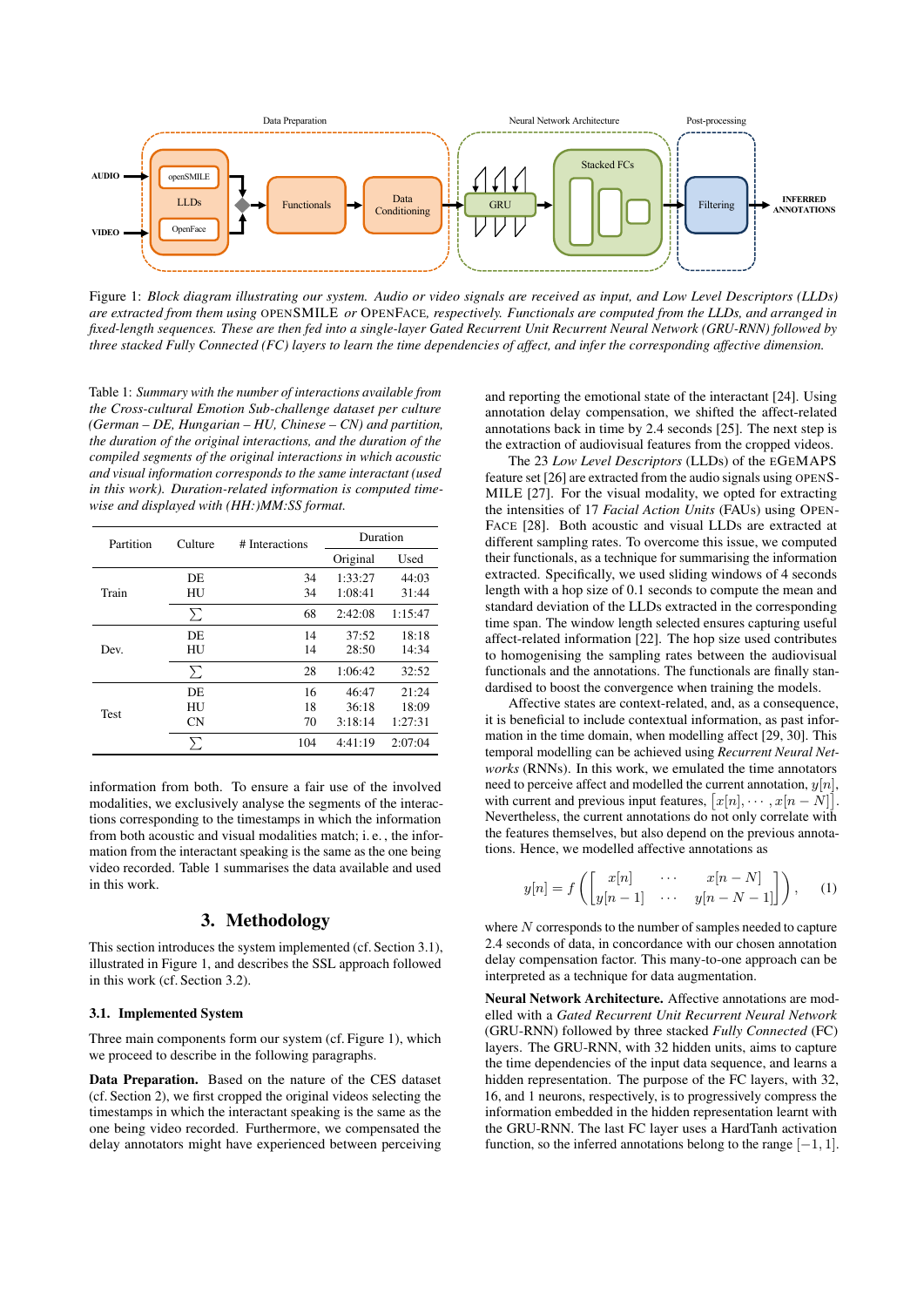Table 2: *Summary of the Concordance Correlation Coefficients (CCC) obtained by comparing the ground truth and the predicted arousal annotations from acoustic features per culture on both development and test partitions. Specifically, we compared the performance of the models when trained using Manual or Automatic annotations as training material. For each scenario, the selection of the interactions used to train the M model was performed culture-wise. The highest CCC scores per culture in each scenario are highlighted.*

|             | Culture<br>DE  |                      | HU                   |                      | DE+HU                |                      |                      |
|-------------|----------------|----------------------|----------------------|----------------------|----------------------|----------------------|----------------------|
| Models      |                | М                    | А                    | М                    | А                    | М                    | А                    |
| Dev.        | DE<br>HU       | .266<br>.019         | .059<br>.007         | .115<br>.074         | .006<br>.147         | .219<br>.075         | $-111$<br>.160       |
| <b>Test</b> | DE<br>HU<br>CΝ | .102<br>.177<br>.004 | .021<br>.031<br>.003 | .218<br>.200<br>.007 | .027<br>.030<br>.008 | .258<br>.163<br>.007 | .129<br>.040<br>.003 |

The network is trained using the *Concordance Correlation Coefficient* (CCC) as the loss, with Adam as the optimiser. The learning rate of the optimiser was set to  $1 \cdot 10^{-4}$ . Data from all available interactions was read at once, and we selected one in every five consecutive windows of features as training material. This way, we reduced the oversampling of the training data, and contributed to a better network generalisation. The weights of the network were updated using mini-batches of 1 000 samples. The network was trained during a maximum of 300 epochs, and implemented an early stopping method to stop training when the loss on the validation partition does not improve for 20 consecutive epochs.

As the previous gold standard annotations defined in Equation (1) are not available at inference time, the inferred annotations in previous time steps are used on the prediction of the current annotation. The buffer with previously inferred annotations is initialised with zeros at every new interaction coming to the system, and continuously updated.

Post-processing. The inferred annotations are post-processed using a median filter before the actual assessment of the models. The median filter uses a kernel size of 3 samples to post-process the annotations associated to the audio modality, and a kernel size of 33 samples to post-process the annotations associated to the video modality. These parameters were optimised for the assessment of the baseline model on the development partition.

#### 3.2. Semi-Supervised Learning Approach

Our purpose is to assess the cultural influence on training affect recognition models with SSL annotations. Hence, interactions with SSL annotations need to be included as training material. For a fair comparison between the models, we split the interactions in the train partition into two disjoint subsets, named  $S_M$ and  $S_A$ . The subset  $S_M$  contains half of the original interactions with their corresponding manual annotations, and is used to train a *Manual* model. The *M* model is then used to automatically annotate the interactions belonging to the subset  $S_A$ , which contains the interactions excluded from  $S_M$ . Next, we used the interactions belonging to  $S_A$  and their corresponding SSL annotations to train an *Automatic* model. Finally, we combined  $S_M$  and  $S_A$  subsets with their corresponding manual and SSL annotations, respectively, to train a *Manual + Automatic* model.

In order to investigate the cultural impact on the performance of SSL, we set two different scenarios. In the first scenario, only

Table 3: *Summary of the Concordance Correlation Coefficients (CCC) obtained by comparing the ground truth and the predicted arousal annotations from acoustic features per culture on both development and test partitions. The baseline model was trained using the original manual annotations. The remaining models were trained combining manual and automatic annotations (M+A model). The interactions used to infer the automatic annotations were selected culture-wise. The highest CCC scores per culture among the hybrid models assessed are highlighted.*

| Culture |           | <b>Baseline</b> | DE   | HU   | DE+HU |
|---------|-----------|-----------------|------|------|-------|
| Dev.    | DE        | .308            | .235 | .010 | .224  |
|         | <b>HU</b> | .148            | .012 | .148 | .314  |
| Test    | DE        | .142.           | .099 | .036 | .237  |
|         | HU        | .165            | .203 | .052 | .204  |
|         | СN        | .006            | .005 | .009 | .006  |

German interactions were included in  $S_M$ . In the second one, only Hungarian interactions were included in  $S_M$ . We extended this analysis with a third scenario, in which  $S<sub>M</sub>$  contained half of the interactions from both German and Hungarian cultures. This splitting was performed by seeding the pseudo-random number generator and is publicly available<sup>1</sup>. Interactions belonging exclusively to the train partition were used to train the models assessed on the development partition. The models assessed on the test partition used interactions from both train and development partitions as training material. Thus, at this stage, the interactions belonging to the development partition were also split and included in the two disjoint subsets  $S_M$  and  $S_A$ , and processed as described in the aforementioned procedure.

## 4. Experimental Results

The interactions belonging to the CES dataset had been manually labelled in terms of valence and arousal. Thus, we used these manual annotations to train the baseline models for our experiments. As arousal information is considered to be stronger in the voice, while valence information, in the face [31], we focused our analysis on the automatic recognition of arousal from acoustic features (cf. Section 4.1), and valence from visual features (cf. Section 4.2). The performance of the trained models in the different scenarios outlined in Section 3.2 is assessed by computing the CCC between the inferred and ground truth annotations from all interactions belonging to each specific cultural subset in the development or test partitions.

#### 4.1. Arousal Recognition from Acoustic Information

The results obtained on the automatic recognition of arousal are summarised in Tables 2 and 3. Table 2 compares the performance of the models when using manual or automatic annotations exclusively as training material. Table 3 compares the performance of the baseline model, which uses manual annotations from all the interactions as training material, with the hybrid models, which are trained using both manual and automatic annotations.

The performance analysis of the models trained with manual or automatic annotations (cf. Table 2) indicates the suitability of the manual annotations. When only German interactions were used in  $S_M$ , the trained M model achieved a better performance than the *A* model on both development and test partitions. In the second scenario, in which only Hungarian interactions pop-

<sup>1</sup>https://github.com/EIHW/AVEC19CES CrossCulturalSSL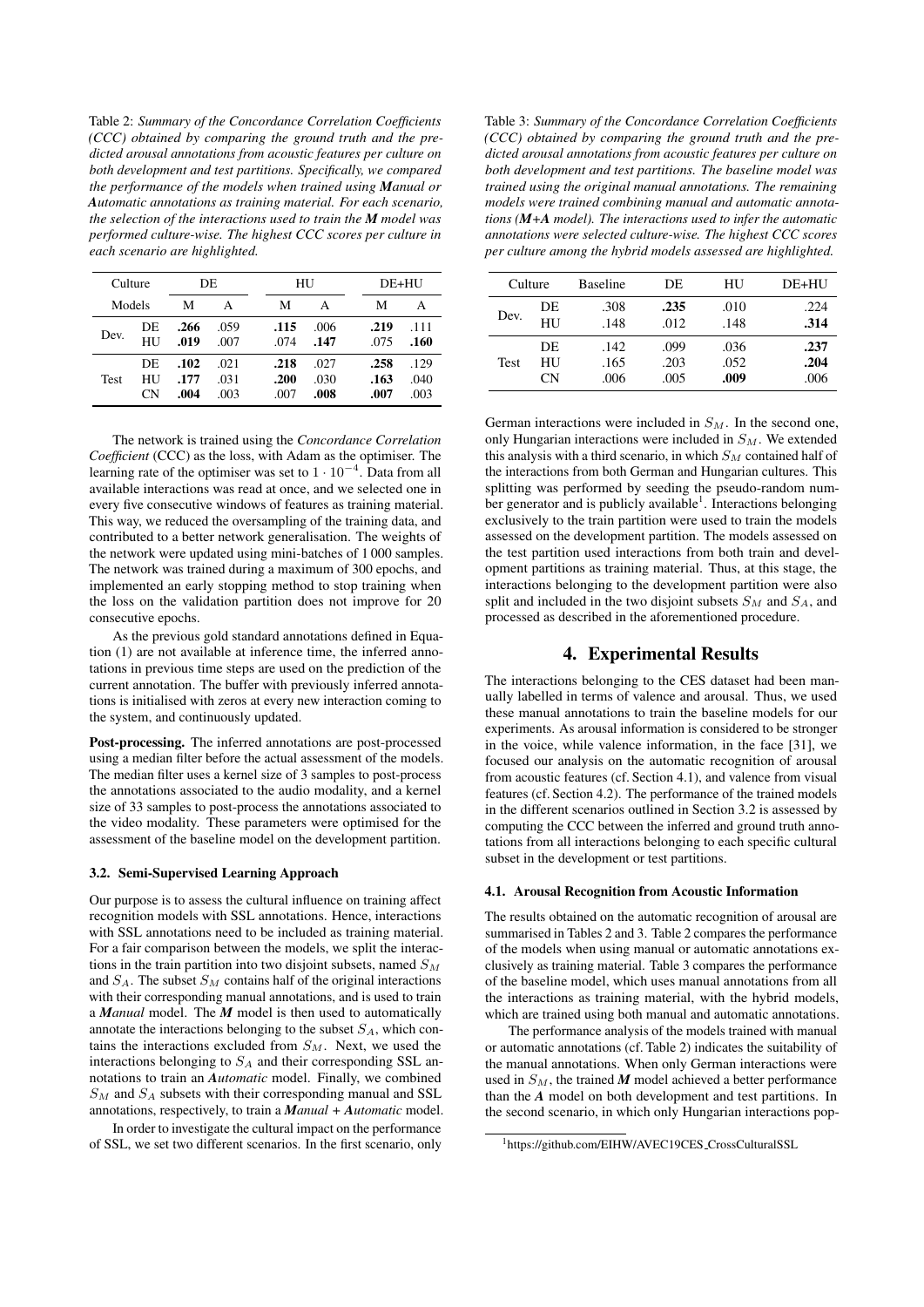Table 4: *Summary of the Concordance Correlation Coefficients (CCC) obtained by comparing the ground truth and the predicted valence annotations from visual features per culture on both development and test partitions. Specifically, we compared the performance of the models when trained using Manual or Automatic annotations as training material. For each scenario, the selection of the interactions used to train the M model was performed culture-wise. The highest CCC scores per culture in each scenario are highlighted.*

| Culture     |                |                      | DE                   |                      | HU                   |                      | DE+HU                |
|-------------|----------------|----------------------|----------------------|----------------------|----------------------|----------------------|----------------------|
| Models      |                | М                    | А                    | М                    | А                    | М                    | А                    |
| Dev.        | DE<br>HU       | .447<br>.130         | .487<br>.161         | .211<br>.241         | .131<br>.168         | .360<br>.182         | .207<br>.190         |
| <b>Test</b> | DE<br>HU<br>СN | .272<br>.100<br>.027 | .357<br>.268<br>.246 | .166<br>.085<br>.030 | .117<br>.064<br>.024 | .203<br>.238<br>.043 | .193<br>.078<br>.035 |

ulated  $S_M$ , M and A models obtained the best performances on the German and Hungarian interactions belonging to the development partition, respectively. On the test partition, the *M* model scored the highest CCC on the German and Hungarian interactions, while for the Chinese interactions, the best CCC was obtained with the *A* model. In the last scenario, which combined German and Hungarian interactions in  $S_M$ , the  $M$  and  $A$ models scored the highest CCC on the German and Hungarian interactions belonging to the development partition, respectively. On the test partition, the *M* model obtained the best results in all the cultures assessed. From a cultural perspective, the German model obtained the best performance on the German interactions belonging to the development partition, while the multicultural model scored the highest CCC on the Hungarian ones. On the test partition, the multicultural model achieved the best performance on the German interactions, while the Hungarian model scored the highest CCC on both the Hungarian and Chinese ones.

From the evaluation of the hybrid models (cf. Table 3), we observe that for the three cultures belonging to the test partition, the performance of the best hybrid models surpassed the baseline model. Specifically, hybrid models trained with German and Hungarian interactions in  $S_M$  achieved the highest CCC scores on both the German and Hungarian interactions on the test set. On the Chinese culture, the best model was obtained when using Hungarian interactions only in  $S_M$ .

#### 4.2. Valence Recognition from Visual Information

The results obtained on the automatic recognition of valence are summarised in Tables 4 and 5. Table 4 compares the performance of the models when using manual or automatic annotations exclusively as training material. Table 5 compares the performance of the baseline model, which uses manual annotations from all the interactions as training material, with the hybrid models, which are trained using both manual and automatic annotations.

The performance analysis of the models trained with manual or automatic annotations (cf. Table 4) shows interesting results. When only German interactions were used in  $S_M$ , the *A* model obtained the highest CCC scores in all cultures from both development and test partitions. On the other hand, when only Hungarian interactions were used in  $S_M$ , the *M* model achieved the highest CCC scores in all cultures from both development and test partitions. Finally, when both German and Hungarian interactions populated  $S_M$ , the *M* and *A* models scored the highest CCC on the German and Hungarian interactions belonging to

Table 5: *Summary of the Concordance Correlation Coefficients (CCC) obtained by comparing the ground truth and the predicted valence annotations from visual features per culture on both development and test partitions. The baseline model was trained using the original manual annotations. The remaining models were trained combining manual and automatic annotations (M+A model). The interactions used to infer the automatic annotations were selected culture-wise. The highest CCC scores per culture among the hybrid models assessed are highlighted.*

| Culture     |    | <b>Baseline</b> | DE   | HU   | DE+HU |
|-------------|----|-----------------|------|------|-------|
| Dev.        | DE | .451            | .428 | .183 | .310  |
|             | HU | .232            | .160 | .223 | .244  |
| <b>Test</b> | DE | .233            | .492 | .106 | .200  |
|             | HU | .153            | .142 | .080 | .115  |
|             | СN | .039            | .075 | .029 | .044  |

the development partition, respectively. On the test partition, the *M* model obtained a better performance than the *A* model in all the cultures assessed. From a cultural perspective, the German model obtained the best performance on the German interactions belonging to the development partition, while the Hungarian model scored the highest CCC on the Hungarian ones. On the test partition, the German model scored the highest CCC in all cultural interactions.

From the evaluation of the hybrid models (cf. Table 5), we observe that for the three cultures belonging to the test partition, the highest CCC scores were obtained with the hybrid model that used German interactions to populate  $S_M$ . Specifically, for the German and Chinese interactions, the performance of this model surpassed the baseline model.

## 5. Conclusions

This work assessed the impact of culture when using SSL on the continuous recognition of affect. Specifically, we focused on the automatic recognition of arousal from the voice, and valence from the face. The results obtained conveyed that the culture of the interactions used for training the models impacted the overall system performance. In most of the cases analysed when comparing *M* and *A* models, the best performances were obtained when affective models were trained using manual annotations. Nonetheless, the use of SSL annotations alone showed highly competitive results. When analysing the *M+A* models, we observed that hybrid solutions, combining manual and automatic annotations, surpassed the baseline, which only used manual annotations, in most of the cases investigated. These results encourage the use of automatic annotations or hybrid solutions to ease the data annotation process in affect-related problems.

Future directions to carry on this work include the crossmodal study of SSL for continuous affect recognition, and the investigation of multi-task networks in this problem in order to exploit the supplementary information embedded in the valence and arousal dimensions simultaneously. Further work can be performed towards a deep understanding of the benefits of using teacher forcing strategies in multimodal paradigms aiming at the continuous recognition of affect.

# 6. Acknowledgements

This project has received funding from the European Union's Horizon 2020 research and innovation programme under grant agreement No. 826506 (sustAGE).